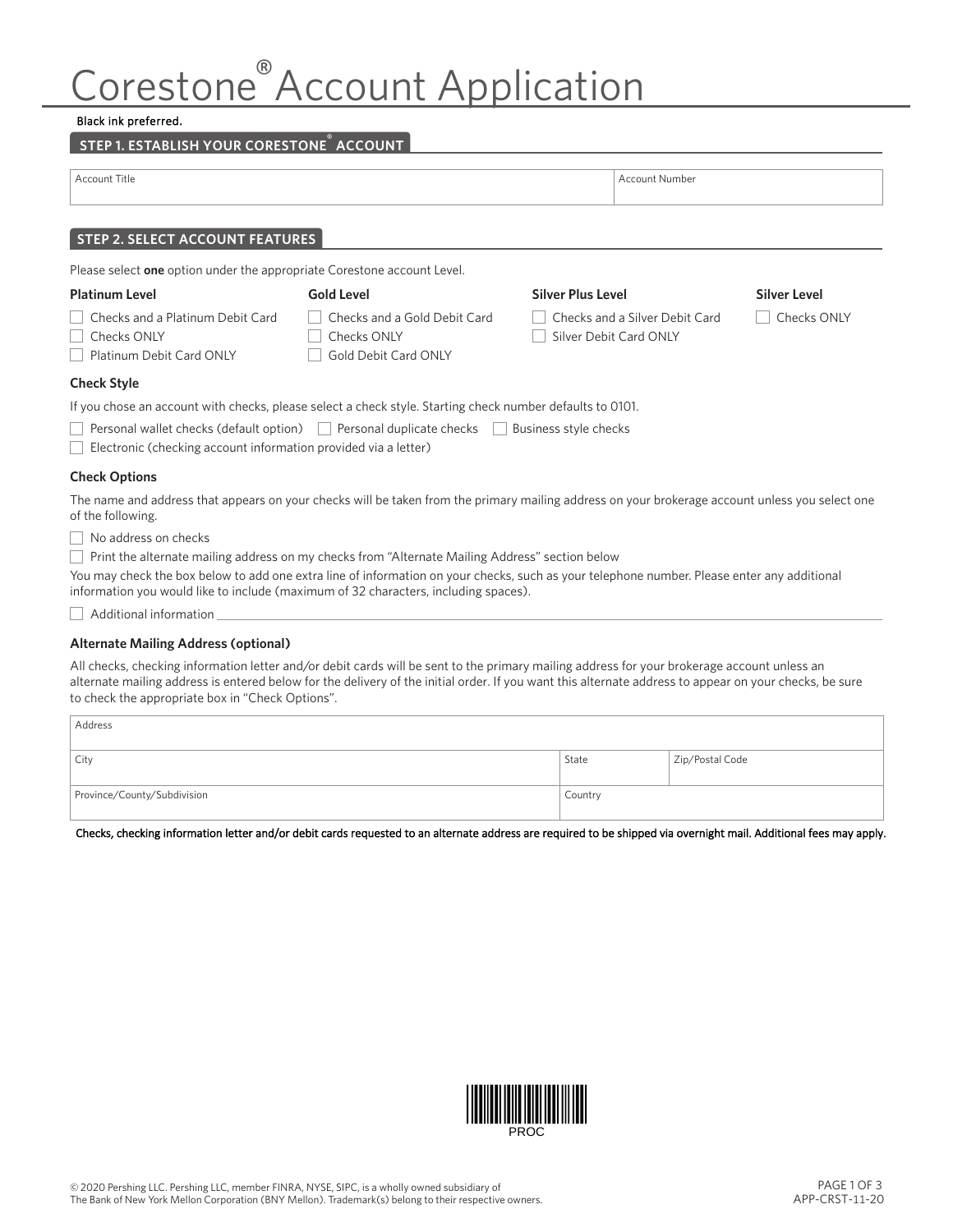## **STEP 3. ENROLL IN REWARDSUITE™**

**Optional: Available ONLY for Gold and Platinum Debit Card holders.** RewardSuite lets you earn points for eligible debit card purchases. Exciting point redemption options include air travel, gift cards or cash back. To learn more about the RewardSuite program and eligible purchases, please visit the RewardSuite website at www.myrewardsuite.com. Clients signing up for RewardSuite must abide by the program's terms and conditions.

Enroll in RewardSuite

## **STEP 4. ENROLL IN BILLSUITE™**

Optional: Available ONLY for accounts with checkwriting that are domiciled in the U.S. BillSuite enables you to view, pay and manage your bills online. BillSuite is available for all Corestone accounts that have checkwriting privileges at no additional charge. For details please check with your Financial Professional and/or your Introducing Financial Institution.

Enroll in BillSuite

## **STEP 5. ADD A CORPORATE NAME TO YOUR CARD**

**Optional: Available ONLY for corporate accounts.** If you choose to receive a debit card, and would like the name of the corporation to appear on your Visa® debit card in addition to the cardholder's name, please print the name of the corporation below (a maximum of 21 characters including spaces).

Name of Corporation

## **STEP 6. ACCOUNT AGREEMENT**

To open a Corestone account, please read this section carefully and the following section to accept the terms.

I hereby authorize my financial organization to open a brokerage account with Pershing LLC ("Pershing") for and under my Brokerage Account Number as indicated above. I further authorize PNC Bank, N.A. to issue Visa® debit card(s) and the Bank of New York Mellon to issue checks as indicated on this application. Prior to signing below, I have received and read the Corestone Account Agreement, as currently in effect and as amended from time to time, which governs my Corestone account and associated debit card, checkwriting and related services, and I agree to be bound by such Account Agreement.

Interest on debit balances will be charged and compounded in accordance with the Corestone Account Agreement, as applicable.

New York Stock Exchange Rule 407 prohibits certain account holders from engaging in margin transactions without their employer's prior written consent. Pershing may suspend execution of any trades in my account pending receipt of this consent.

#### **I UNDERSTAND THAT PERSHING WILL GRANT ME MARGIN PRIVILEGES FOR MY CORESTONE ACCOUNT UNLESS PROHIBITED BY LAW, OR BY MY REQUEST AS INDICATED BY CHECKING THE BOX BELOW.**

#### **I UNDERSTAND THAT IF I HAVE ALREADY BEEN APPROVED FOR MARGIN PRIVILEGES, AND HAVE MARGIN PAPERS ON FILE; MY ACCOUNT**  WILL AUTOMATICALLY BE CODED FOR MARGIN EVEN IF I CHECK THE BOX BELOW. IF I WISH TO REMOVE MARGIN FROM MY ACCOUNT, I **SHALL CONTACT MY FINANCIAL ORGANIZATION.**

#### **I do not want margin privileges.**

This agreement, with respect to all portions of Corestone account, including interest charges on loans Pershing may make to me, will be governed by, and interpreted under, the laws of the State of New York. The terms of my agreement with PNC Bank, N.A. are governed by Pennsylvania law.

By signing this application, I accept the terms of the enclosed Corestone Account Agreement, and BillSuite program rules where applicable.